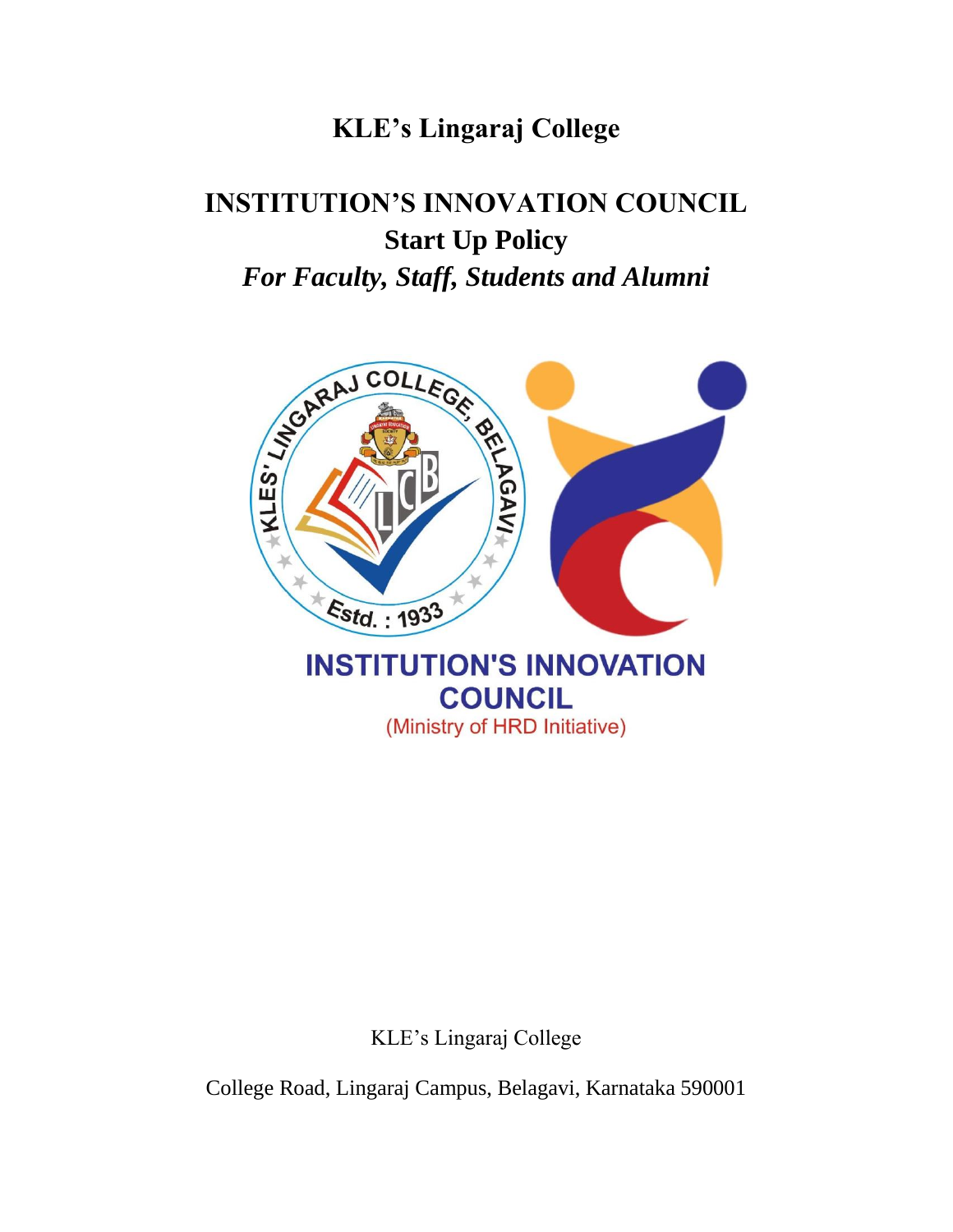#### **Abstract**

The Startup Policy for Faculty, Staff, Students and Alumni of KLE's Lingaraj College will enable the Institution to actively engage students, faculty members, staff and alumni in entrepreneurship related activities. This framework will also spell out the terms for institutional Startup policy, thus enabling creation of a robust innovation and Start up ecosystem across the Institution.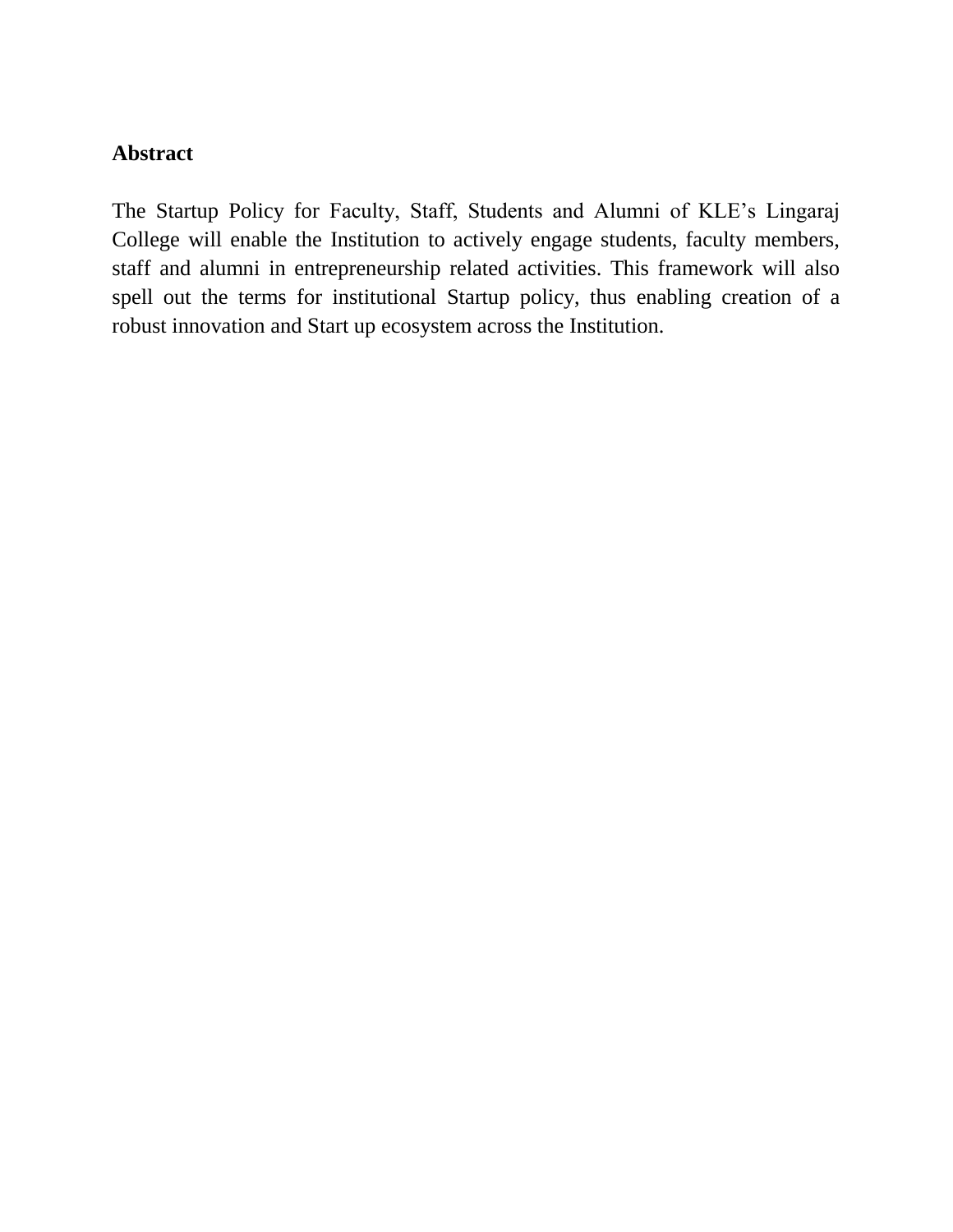#### **POLICY DRAFTING AND IMPLEMENTATION TEAM**

- 1. Dr. P.R. Kadkol, President IIC and Life Member KLE Society
- 2. Dr. B.M Tejasvi, Principal KLE Lingaraj College
- 3. Dr. Nandini Francis, IIC Convenor, Department of BBA
- 4. Dr. Raghavendra Hajgolkar, IIC IPR Coordinator, Department of **Commerce**
- 5. Mr. Vinayak Varute, IIC Innovation Coordinator, Department of **Commerce**
- 6. Mr. Pankaj Desai, IIC Social Media Coordinator, Department of BBA
- 7. Ms. Francesca Carvalho, IIC Startup Coordinator, Department of BBA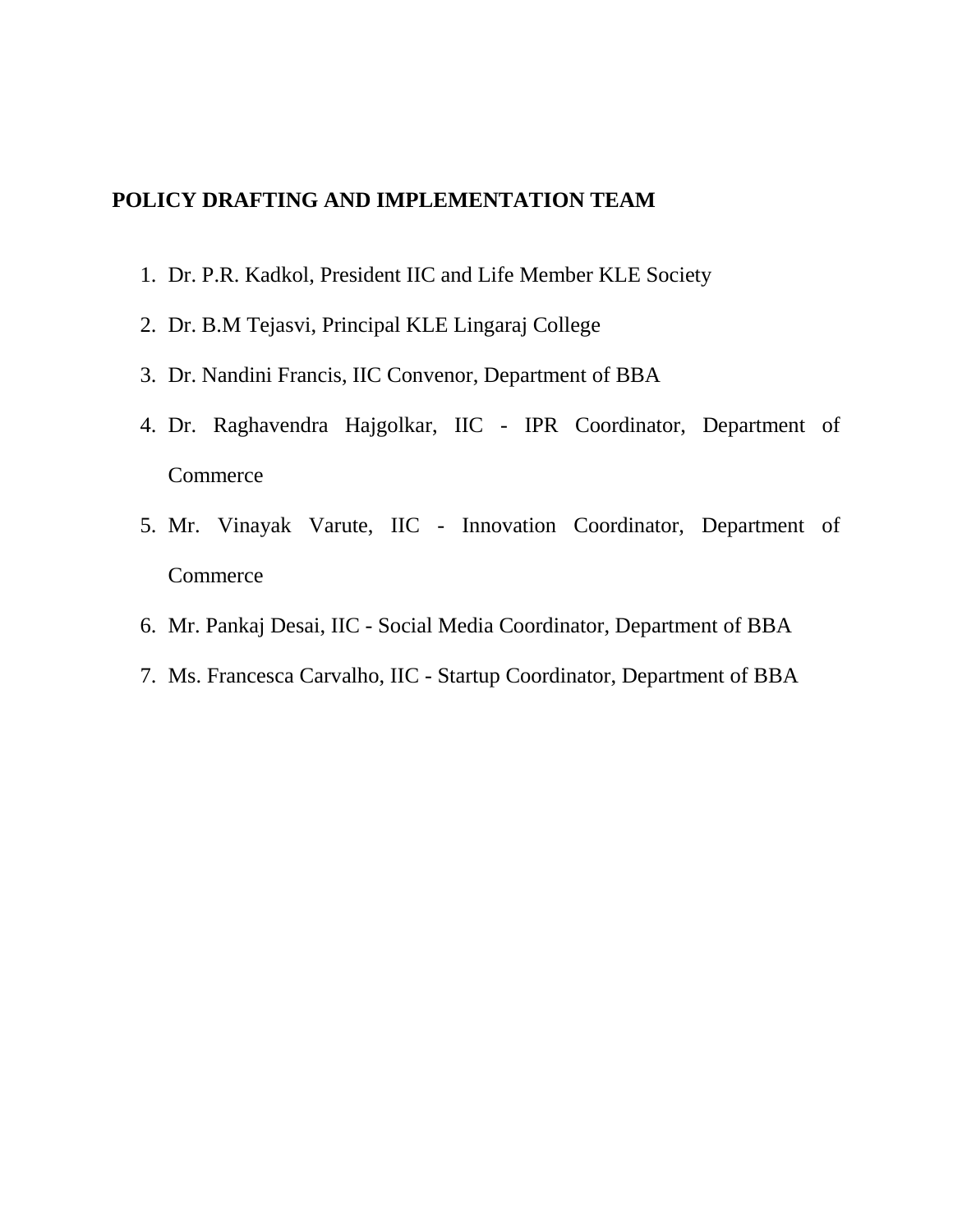## **TABLE OF CONTENTS**

| Sr. No. | <b>Details</b>                          | Pg. No. |
|---------|-----------------------------------------|---------|
| 1.      | Preamble                                |         |
| 2.      | Vision and Mission                      |         |
| 3.      | Definitions                             |         |
| 4.      | <b>Startup Policy Framework</b>         |         |
| 4.1     | <b>Functions of the Startup Policy</b>  |         |
| 4.2     | <b>Objectives of the Startup Policy</b> |         |
| 4.3     | Applicability of the Startup Policy     |         |
| 5.      | Norms for Startup                       |         |
| 6.      | <b>Incubation Support</b>               |         |
| 7.      | <b>Student Support</b>                  |         |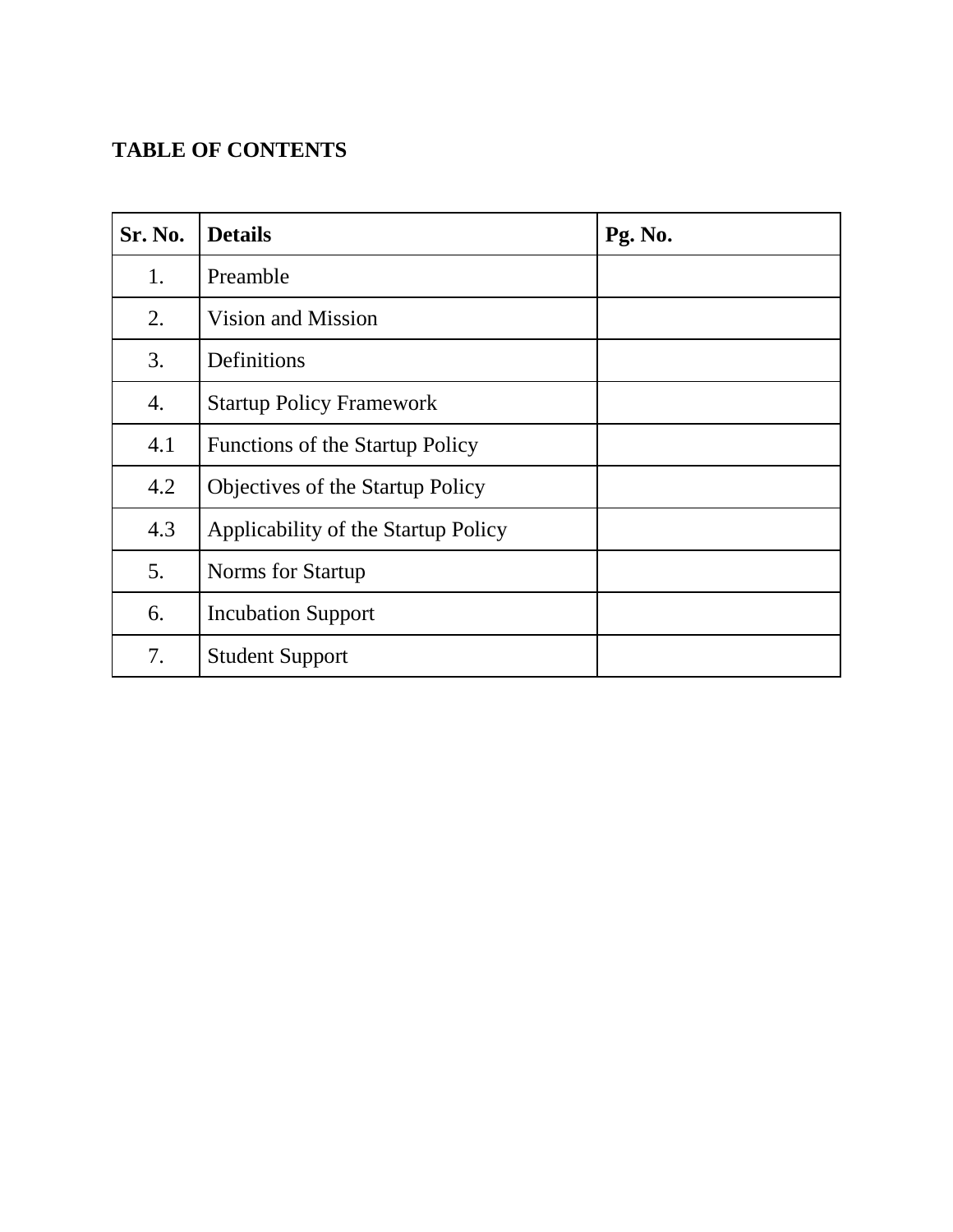#### **1. PREAMBLE**

To address the need of inculcation of innovation and entrepreneurial culture in higher education Institutions (HEIs), the All India Council of Technical Education (AICTE) released a Startup Policy document for AICTE approved institutions during November 2016.

The MHRD's (Now, Ministry of Education) Innovation Cell (MIC), during the year 2019, formulated a National Innovation and Start-up Policy (NISP) as a guideline for all HEIs. A special committee was formed by KLE's Lingaraj College and this policy document is the consequence of subsequent discussions of the committee members.

The institute has embraced the NISP to encourage research-oriented faculty as well as students towards a Start-up culture and Entrepreneurship related activities. The policy aims at encouraging, rationalizing and strengthening the innovation and entrepreneurial ecosystem in the campus.

The institute may consider amending it from time to time based on the requirements.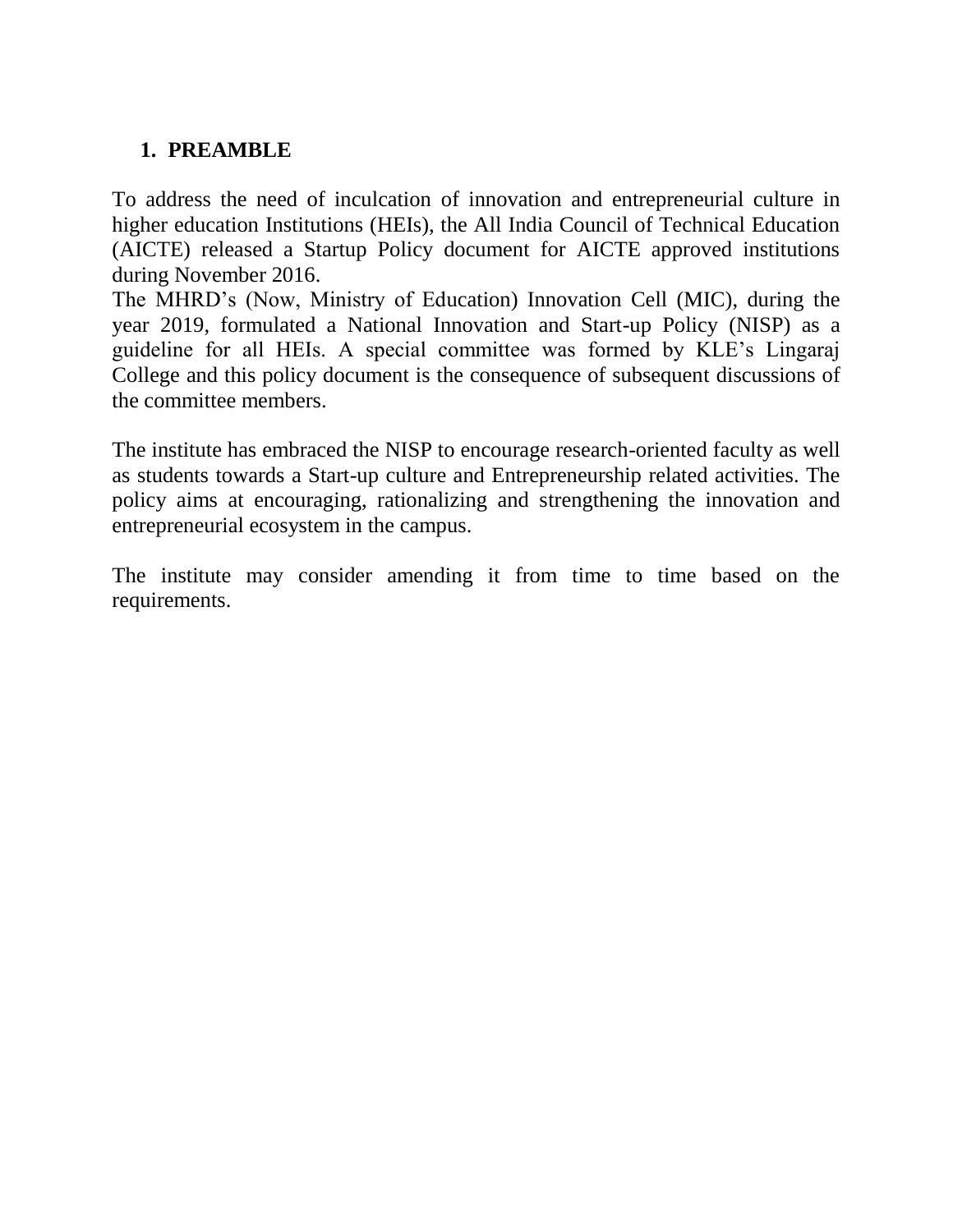#### **2. VISION**

To engage the faculty, staff, students and alumni in innovation and start-up activities in the campus and to promote student-driven innovations and start-ups.

#### **MISSION**

- To build, streamline and strengthen the start-up and entrepreneurial ecosystem in the campus.
- The ecosystem will be instrumental for different stakeholders to play a key role in identifying, mentoring, nurturing the innovative and entrepreneurial potential of students, faculty and staff and transforming them into start-up entrepreneurs by providing avenues of funding, investment opportunities and networking support to make the innovation and venture successful.

## **3. DEFINITIONS**

"Institute" shall mean "KLE's Lingaraj College".

"Policy" means Startup Policy.

"Faculty Member" shall mean a regular faculty member of KLE's Lingaraj College.

"Student" shall mean a full-time student studying at KLE's Lingaraj College.

"Staff Member" shall mean any permanent regular employee of KLE's Lingaraj College other than a regular faculty member.

"Startup" is an entity that develops a business model based on either product innovation or service innovation and makes it scalable, replicable and self-reliant as defined in Gazette Notification No. G.S.R. 127(E) dated February 19, 2019 or as per the prevailing notificationsof the Government of India issued from time to time.

## **4. STARTUP POLICY FRAMEWORK**

The Startup Policy of the Institute will work under the guidelines laid down by the apex body i.e. Institute Innovation Council (IIC)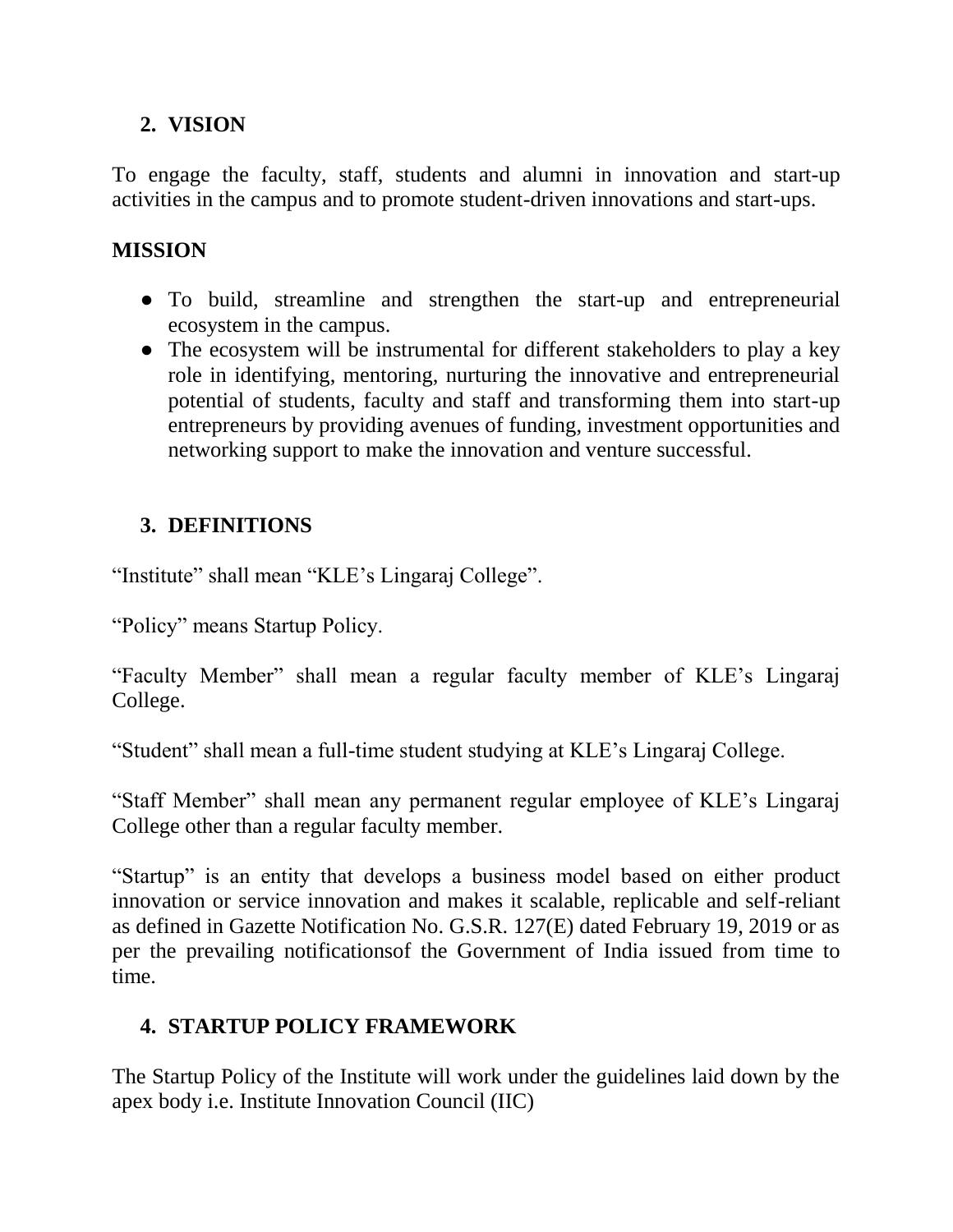### 4.1 FUNCTIONS OF THE STARTUP POLICY

- To conduct various innovation and entrepreneurship-related activities prescribed by Central MIC in time-bound fashion.
- Share success stories and Identify and reward innovations.
- Organize periodic interactions/webinars/workshops/ seminars/ with established and new age entrepreneurs, investors, professionals and create a mentor pool for student innovators.These sessions could be conducted on topics related to entrepreneurship, ideation, research, funding, packaging, feedback, marketing and advertising and government schemes for entrepreneurship.
- Networking with peers and entrepreneurship development organizations.
- Tie-ups with Governmental and non-governmental organizations for entrepreneurial support and knowledge exchange.
- To set up a separate fund in order to finance or invest in any new venture and setting up a Resource Mobilization Plan.
- To build this fund the institute will collaborate with private and public companies and corporates with a possibility of utilizing their CSR fund for funding the social start-ups of the institute.
- Collaborate with other institutions to provide a PGDM in Entrepreneurship to the students and faculty.

#### 4.2 OBJECTIVES OF THE STARTUP POLICY

- To create a vibrant start-up ecosystem to align itself with the major policy initiatives of Make in India, Stand-up India and Start-up India in our country;
- To set up incubator facilities, provide start-ups support such as mentoring, legal, financial, technological, intellectual property related information along with cost-effective infrastructural support and value-added services.
- To set up a forum to foster imagination, innovation and entrepreneurial skills among faculty and students.
- Bridging the gap between various stakeholders to enhance the growth of Startups.
- Helping entrepreneurs develop holistically with business acumen.
- Bring socio-economic change in the region by finding innovative solutions to the daily met problems.
- Aim for developing entrepreneurial excellence at the Institute Level.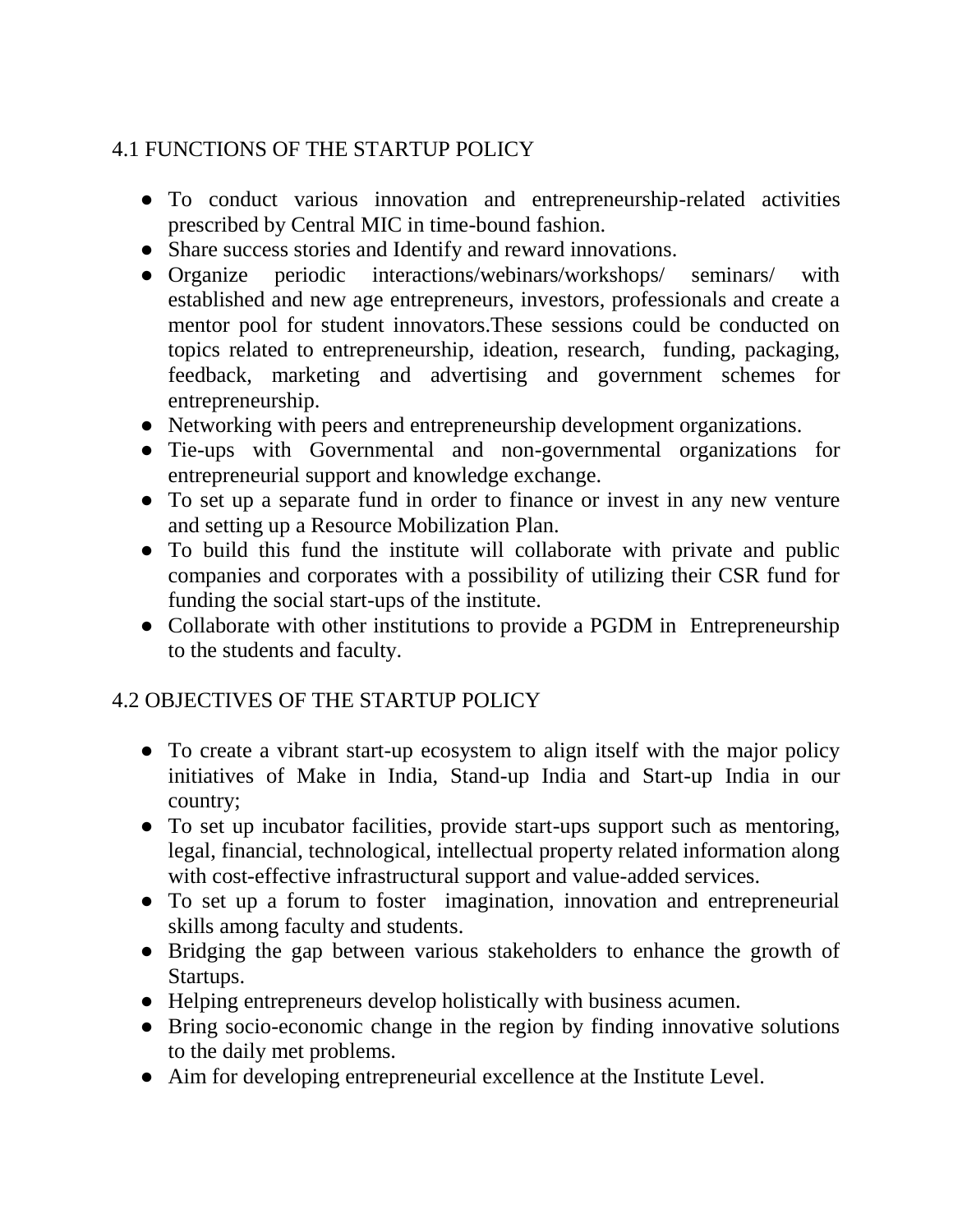#### 4.3 APPLICABILITY OF THE START UP POLICY

This policy applies to any person who receives any direct or indirect benefit under the programme as per the provision of the Startup Policy-

a) The institutes' faculty, students and staff members

b) All alumni of the Institute as decided by the IIC Members of the institute.

c) Any other person approved by the IIC Members of the institute.

d) Further the council would also look to invite outside inventors/entrepreneurs to start their ventures as long as the members of the institute will benefit from it. This could work with the institute becoming an investor in the venture or looking at 2- 9% equity share in the start-up.

#### **5. NORMS FOR STARTUP**

Process for application for research and innovation and start-up benefit:

The innovator/promoters/founders will have to apply at the initiation stage. After the initial screening and eligibility review, applicants would have to submit a proposal consisting of preliminary evaluation criterion like:

- a) Comprehensive Business Plan containing business overview, goods and services, milestones and timelines, growth and marketing plan, analysis of the market, risk and competition, sales model, organizational structure, criteria for financing and estimated financials.
- b) Applicants can include any additional data as they believe will assist in evaluating their proposal.
- c) A Review committee will be set up by the IIC council of the institute. The committee will be responsible for a number of initiatives as mentioned below.
- d) The Business Plan will be screened by the Institute Review Committee based on the document submitted, to determine the suitability of the proposal for further assessment.
- e) The review committee shall then carry out a thorough review, including financial and technical due diligence of the proposal, for the assessment of the proposal.
- f) Post approval and implementation, the ownership of the venture will be decided. The institute can look at the below options: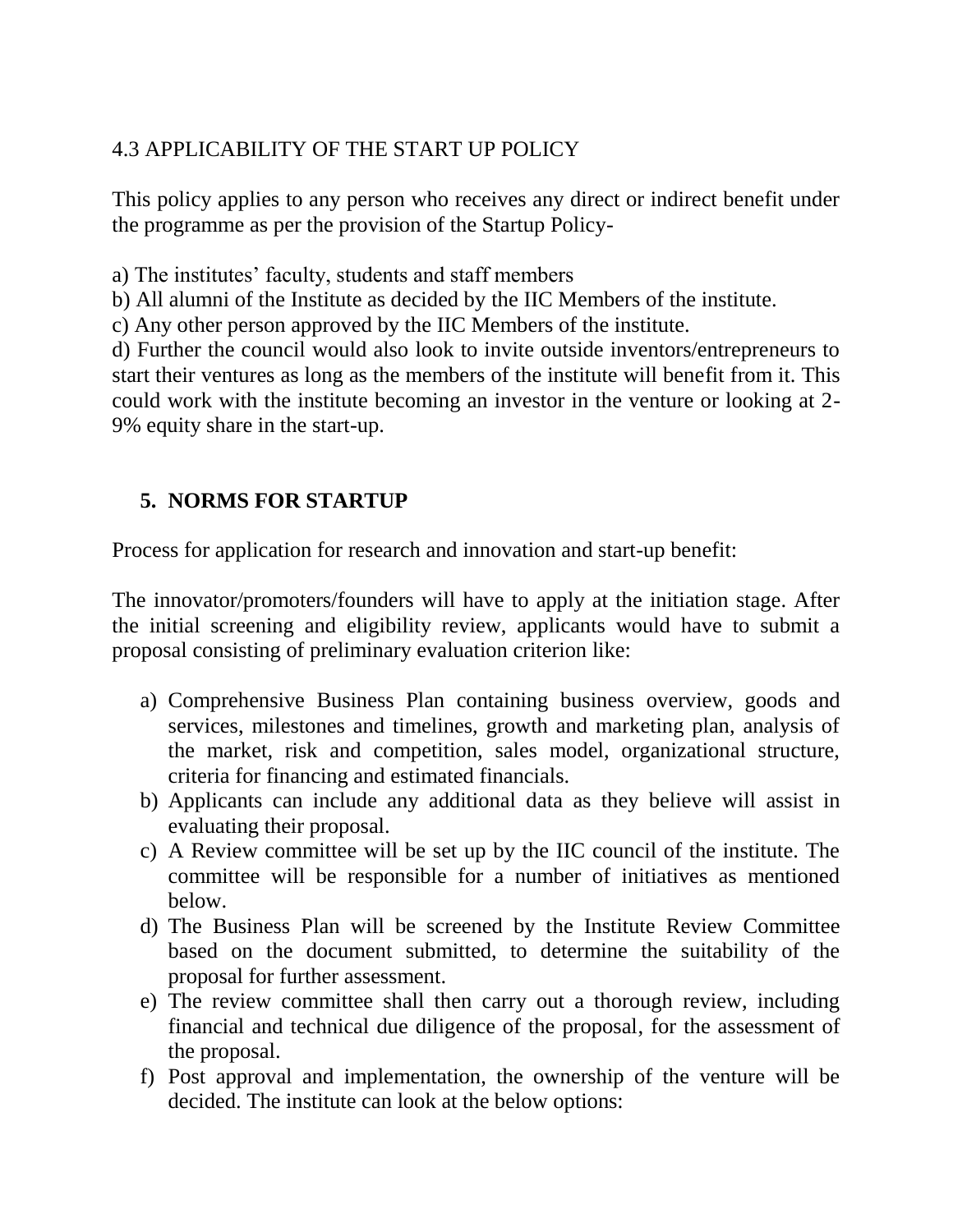- 1) Keeping ownership with the original founders
- 2) Collecting royalty for the invention
- 3) One time transfer fees for the venture.

## **6. INCUBATION SUPPORT**

The institute will focus on providing incubation support to the start-up ventures of faculty, staff, students and alumni. This incubation centre will be for both pre and post incubation stages of the venture. Further the below incubation support will be provided:

- 1. Training and mentorship support to all new innovators/promoters/founders. Monitoring and mentoring will be provided to ventures outside the institute as well but a chargeable fee.
- 2. An incubation cell will be set up to provide pre-incubation and postincubation support.
- 3. Faculty, staff, students and alumni will be encouraged to use the infrastructure and facilities of the institute to work on their start-ups.

## **7. STUDENT SUPPORT**

Students and faculty will be encouraged to work towards their ideation and setting their new ventures. The below benefits will be offered to the students who are working on their respective start-ups.

- 1. Students will be given concessions with attendance if they are working on start-ups post approval of the Review committee. These students will be allowed to attend exams without the standard cut-off attendance required.
- 2. Students who are working on their start-ups will be given the option of working on their start-ups during their mandatory internships/ projects. This is provided they have conducted the necessary research and work for their start-up. Thus they will not be required to undergo the internship or organization study in another organization. Students will be encouraged to work on start-ups with an interdisciplinary and multidisciplinary approach.
- 3. Students will be given the option of using the institute address as their startup address post approval of their start-up.
- 4. Students will further be given academic credits based on the below table to encourage a culture of innovation. All academic credits will be given post approval from the review committee.